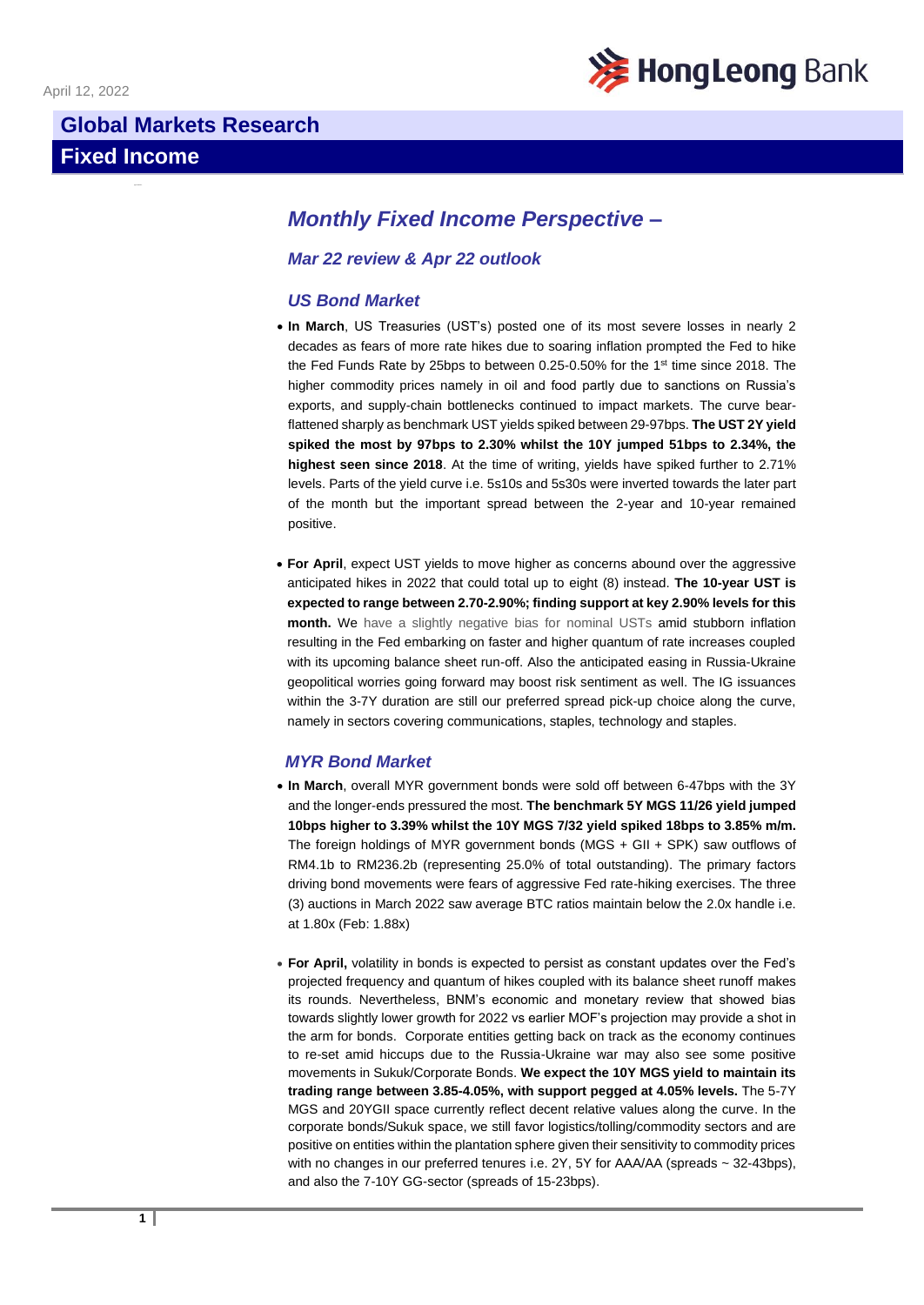

#### **MYR sovereign curve (MGS)**



*Source: Bloomberg*

## *Despite missing headline number, US March payrolls strengthens the Fed's case in embarking on interest rate-hikes to stem inflation…*

**March Non-Farm Payrolls ("NFP")** rose 431k (below the consensus of 490k), but received a hefty 72k upward revision for the month of February; more than making up for the 59k miss on the March headline estimates. The strength in hiring and the extension in working hours helped boost data; especially in the leisure and hospitality sectors, followed by professional and business services. The unemployment rate impressed coming in lower at 3.6% (Feb: 3.8%), sitting just slightly higher than the pre-pandemic low of 3.5% in early 2020. Nevertheless as millions return to work it is possible for the rate to rise as the government counts more jobseekers as unemployed. The labor participation rate inched 0.1ppts higher to 62.4% compared to February's 62.3% but is still lower than pre-pandemic levels and is hinting that the labor shortage is fading and employers may find it easier finding workers. The average hourly wage increased 0.4% m/m (previous month: unchanged) whereas wages quickened to 5.6% y/y (previous month 5.2%). All in all it seemed a positive report despite the miss in headline nonfarm job gains.

Meanwhile, the slightly weaker data covering both Markit US manufacturing PMI for March @ 56.6 (Feb: 57.3) and ISM manufacturing data of 57.1 (Feb: 58.6) was a function of the supply logistics and bottlenecks due to the Russia-Ukraine war. Otherwise the data remains steadfast as the index remains above the 50-mark level. The Fed's preferred inflation measure i.e. core PCE in February eased to 0.4% m/m (Jan:  $+0.5$ %) whilst  $y/y$  traction jumped higher to 5.4% (Jan: 5.2%); reaffirming concerns over persistent inflationary conditions.

Expect attention to shift to the all-important FOMC meeting on the  $5<sup>th</sup>$  of May. At the March FOMC meeting, we had the 1<sup>st</sup> Fed rate hike of 25bps since 2018 with Fed Chair Powell stating that a strong labor force was a main force in pushing for more hawkish policy, along with the 40-year high inflation evidenced by the recent PCE deflator. The Fed is expected to embark soon on its balance sheet reduction that encompasses \$60b in USTs and \$35b in MBS on a monthly basis come May**.** Meanwhile, its current balance sheet reveals total assets rose further to \$8.94 trillion as at 4th April 2022 versus \$8.91 trillion @ 7th March. To recap the Fed's dot plot sees the median from 18 officials advocating six (6) rate hikes in 2022. Additional data from the **Fed Fund Futures reflect swap traders' hypothetical expectations of a higher 93% odds of a 50bps** hike (with 25bps hike a given already in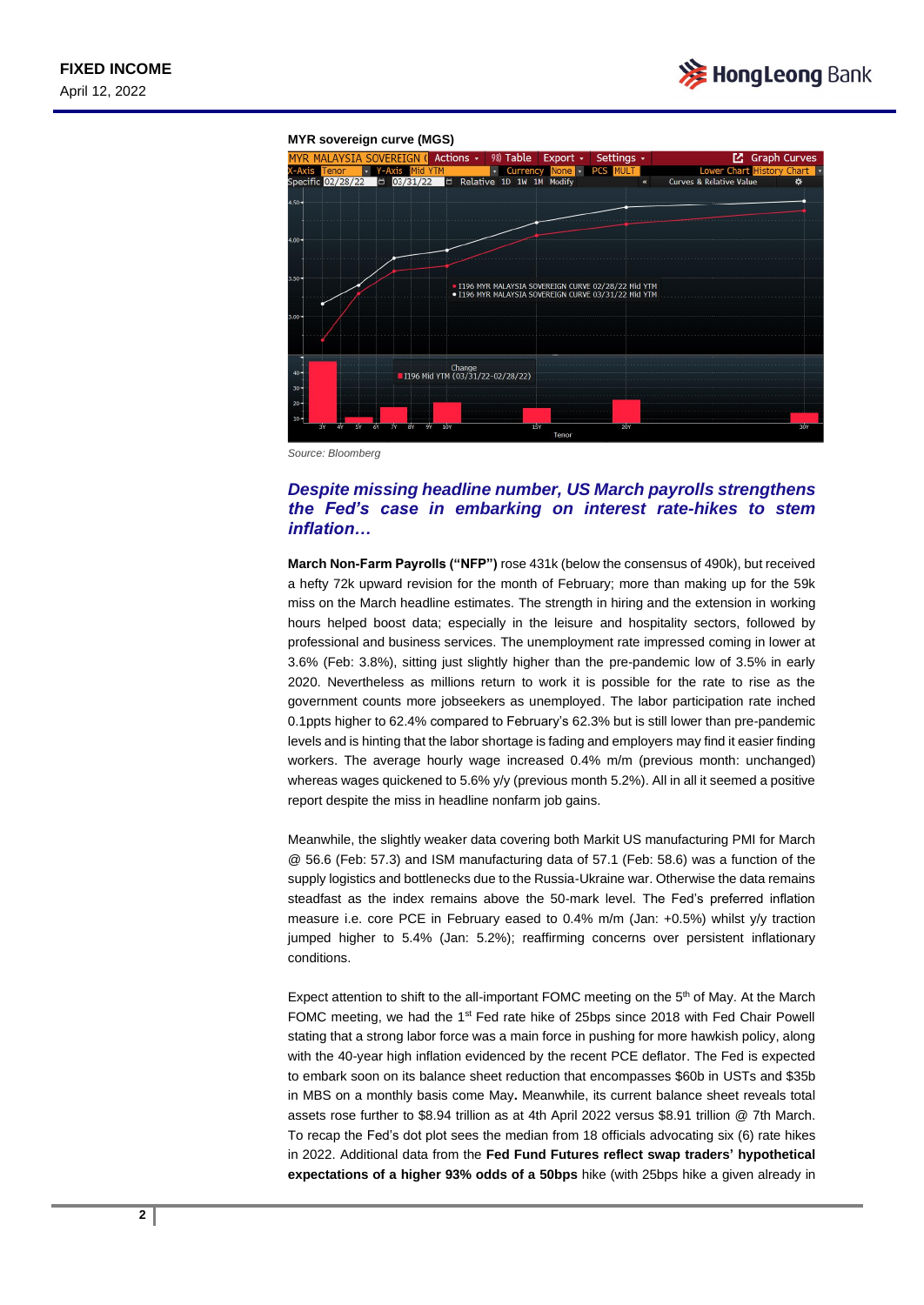the next FOMC meeting in May) at the time of writing. **CME FedWatch Tool meanwhile, maintains a 20% chance of a 25bps rate hike with a whopping 80% chance of a 50bps upward move instead in May.**

## *Foreign holdings of overall MYR bonds plunged ~RM4.0b or 1.5% in March despite a weaker MYR against the greenback @ 4.20 levels*

Foreign holdings of overall MYR bonds fell for the first time since November 2021 by RM4.0b or 1.5% in March to RM259.1b. Likewise, non-resident holdings of MGS dropped by RM3.19b or 1.6% (prior month: +RM494m) to RM191.4b, whilst forming 38.8% of total outstanding. **Total MYR Government bonds (i.e. MGS+GII+SPK) holdings saw net outflows of RM4.1b to RM236.2b (representing 25.0% of total outstanding) versus prior month's RM2.2b inflows;** amid the elevated net issuances of +RM13.5b for the month (Feb: +RM14.5b). Meantime, **12-month cumulative rolling inflows fell substantially to RM20.9b (prior month: +RM29.5b).** Investors were a tad bearish on EM bonds including MYR bonds amid ongoing fears of inflationary pressures in the US and the Fed's potential decision to embark on aggressive i.e. 50bps-like quantum of rate increases coupled with the projected balance sheet runoff likely to commence in May. Some concerns over the Russia-Ukraine war also caused investors to consider staying sidelined despite having bond maturity proceeds for the month. Nevertheless, higher oil revenue arising from the spike in commodities will benefit the nation's finances and may not necessitate further debt issuances. This will augur well in terms of supply-demand metrics. We also note that the attractive yield-carry for local govvies will also be another motivating factor following the recent spike in bond yields.

Foreign participation in auction exercises were generally muted. However, the active participation of large pension funds such as EPF in both the primary and secondary markets were seen to provide support and smoothen volatilities. The notable depth and appetite of local investment Institutions namely GLIC's, fund management and asset management companies is another plus factor. The additional oil revenue from elevated commodity prices may temporarily alleviate the government's elevated fiscal deficit position (projected at ~ 6.0% of GDP) whilst statutory debt limit of 65% of GDP is manageable via the avenue of Tbills utilization. Due to the fallout from Russia-Ukraine, we expect some shift of foreign funds into EM especially South-East-Asia, benefitting MYR bonds as well.

Elsewhere, equities improved from the RM2.84b inflows seen in February, with the highest inflows since January 2018 seen in March totaling RM3.29b; whilst the cumulative 12-month rolling inflows recorded RM5.04b (prior month: outflows of RM1.72b). On the currency side, the MYR weakened slightly against USD to 4.2035 as at end-March from 4.1933 in February, and is seen drifting weaker to 4.2210 levels at the time of writing.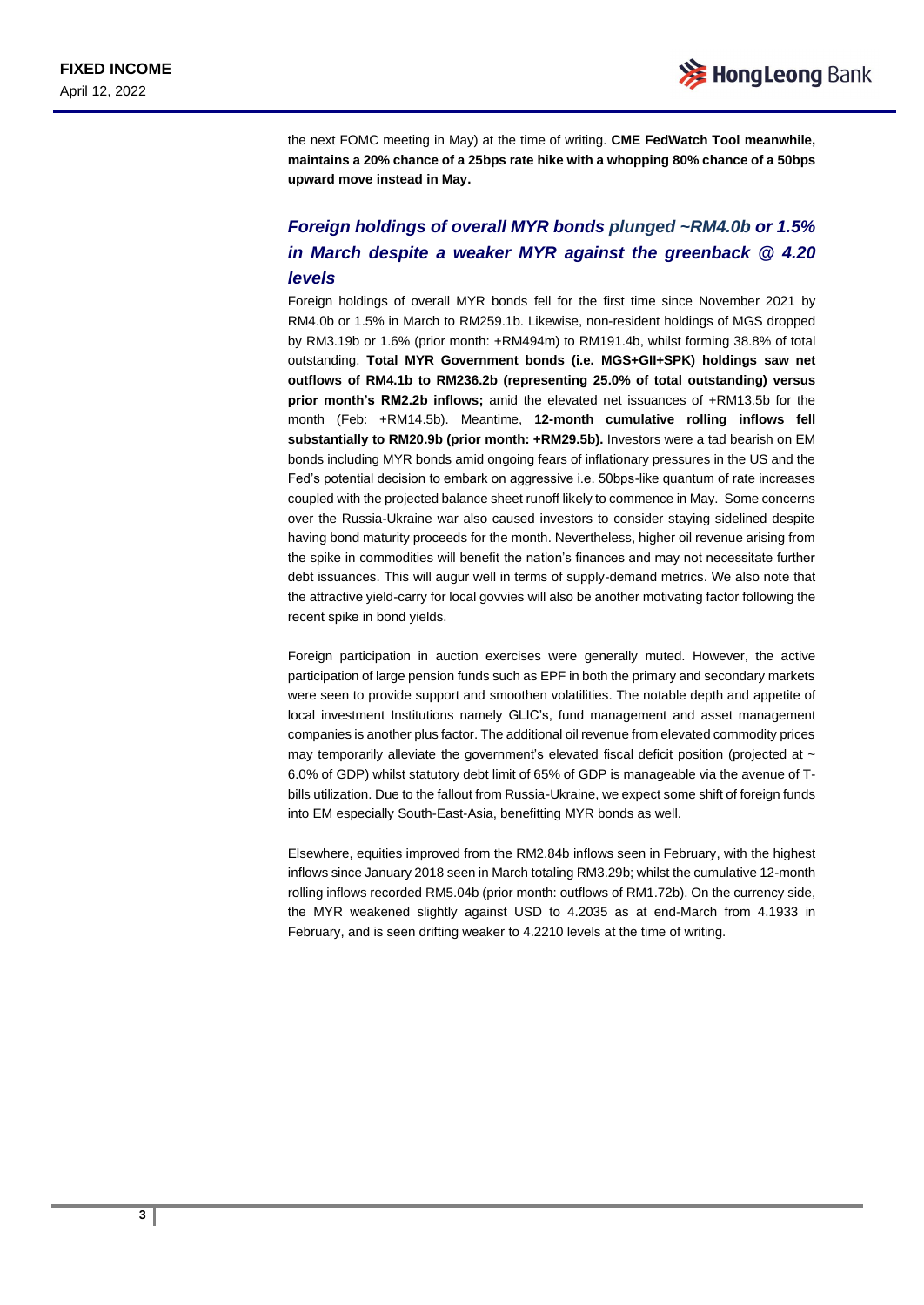



*Source: BNM, HLBB Global Markets Research*

#### *BNM expected to maintained OPR at 1.75% at least for 1H2022*

To recap, BNM in its 2nd Monetary Policy Committee (MPC) meeting for the year on 3<sup>rd</sup> of March maintained the OPR at a historical low of 1.75% as per our house view. Save for the comments and assessment on Russia-Ukraine-related risks, the government's shift from pandemic to endemic pertaining to COVID situation will give a further shot in the arm to the retail, leisure and hospitality and travel sector which has reopened international borders from 1<sup>st</sup> April in lieu of the less dangerous Omicron variant and high vaccination rate.

**We are maintaining our house view for the Malaysian economy to expand 5.8% y/y in 2022, well within BNM's projection range of 5.3-6.3%** (earlier HLB: 6.1%; MOF: 5.5- 6.5%). The key risk to tis outlook will hinge on the pick-up in inflation which would consequently result in a second round of price increases that may dampen consumption and domestic growth outlook. **We therefore maintain our view of a possible rate lift-off in 2H2022 to the tune of 25bps.** 

### *The month of March saw muted interest in MYR government auctions despite maturity rollover opportunities…*

The three (3) auctions in March 2022 saw average BTC ratios maintain below the 2.0x handle i.e. at 1.80x (Feb: 1.88x). The highest BTC of 1.987x among the three auctions recorded was notched by the 15Y MGS 4/37 which saw decent demand from foreign institutions, local banks and also insurance companies, resulting in a relatively short tail. Both the other auctions consisted of the re-opening of both the 20Y GII 9/41 and also the re-issue of 3Y MGS 3/25 which saw weaker slightly weaker covers of between 1.67-1.88x. However, the most recent new issuance of RM4.5b 10.5Y GII 10/32 notched a BTC ratio of 2.503x. The larger-than-expected issuance size of RM4.5b saw total bids record the  $2^{nd}$ highest YTD bids totaling RM11.26b with no private placement. Altogether, the three (3) auctions in February mentioned earlier saw individual sum of bids amounting to between RM4.7-11.2b. **Despite sizeable maturity windows in April amounting to RM11.0b, we expect** rollover of maturities back as reinvestments into the MYR government bond space be it either in fresh auctions or secondary market. (Total combined MGS/GII maturities for 2022 amounts to circa RM78.2b versus RM73.7b in 2021).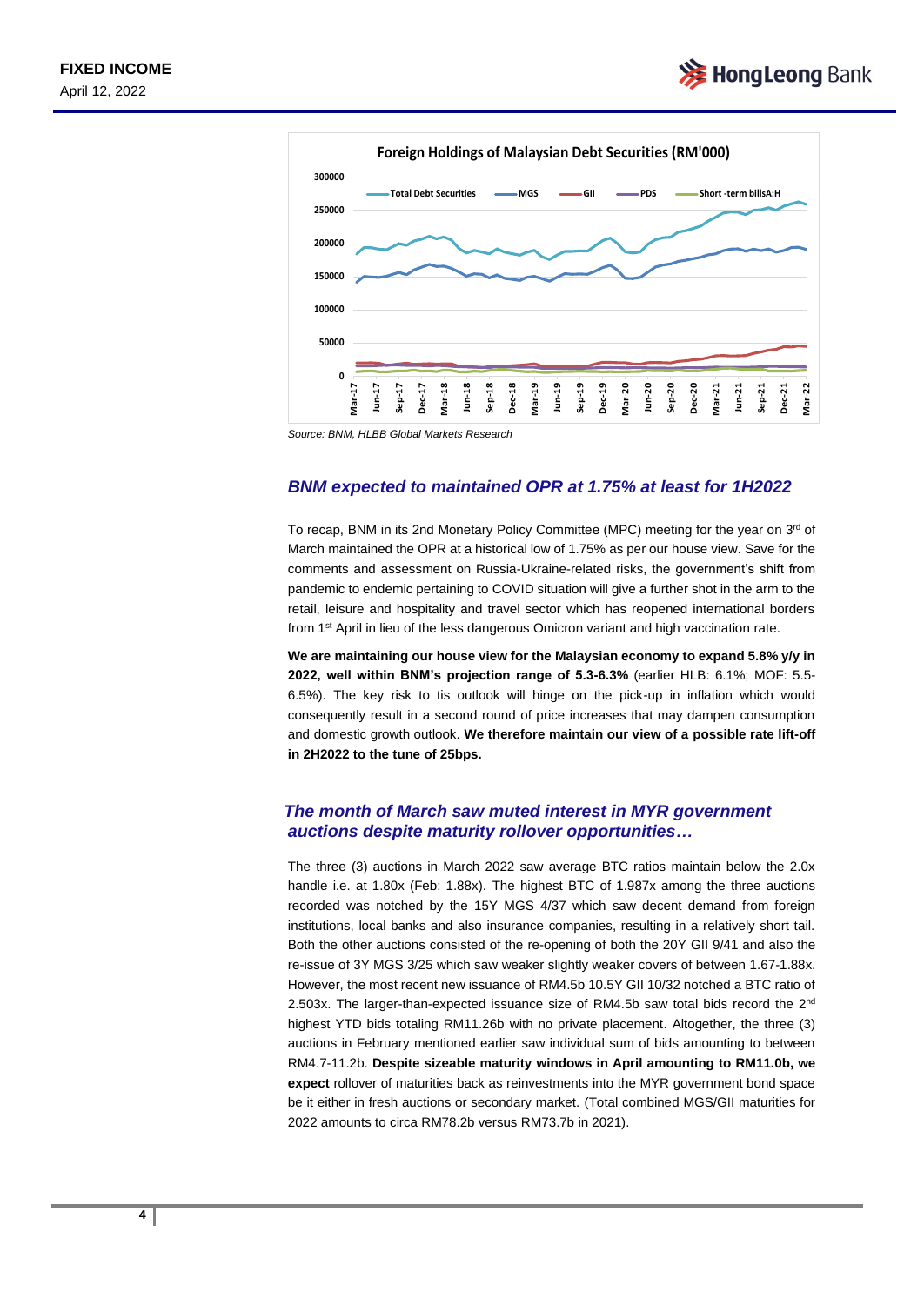April 12, 2022



| MGS/GII issuance pipeline in 2022 |                                          |                         |               |                |             |                         |                             |                           |                 |            |       |                                             |             |         |
|-----------------------------------|------------------------------------------|-------------------------|---------------|----------------|-------------|-------------------------|-----------------------------|---------------------------|-----------------|------------|-------|---------------------------------------------|-------------|---------|
| <b>No</b>                         | <b>Stock</b>                             | <b>Tenure</b>           | <b>Tender</b> | Quarter        | Tender      | <b>Projected</b>        | Actual                      | <b>Actual</b>             | <b>Total</b>    | <b>BTC</b> | Low   | Average                                     | <b>High</b> | Cut-off |
|                                   |                                          | (vrs)                   | <b>Month</b>  |                | <b>Date</b> | <b>Issuance</b>         | <b>Auction</b>              | <b>Private</b>            | <b>Issuance</b> | (times)    |       |                                             |             |         |
|                                   |                                          |                         |               |                |             | <b>Size</b><br>(RM mil) | <b>Issuance</b><br>(RM mil) | <b>Placement</b>          | <b>YTD</b>      |            |       |                                             |             |         |
|                                   |                                          |                         |               |                |             |                         |                             |                           |                 |            |       |                                             |             |         |
| $\mathbf{1}$                      | 5-yr reopening of MGS (Mat on 11/26)     | 5                       | Jan           | Q <sub>1</sub> | 6/1/2022    | 5,000                   | 5.000                       |                           | 5.000           | 2.329      | 3.235 | 3.273                                       | 3.290       | 39.4%   |
| $\overline{\mathbf{c}}$           | 10.5-yr new Issue of MGS (Mat on 7/32)   | 10                      | Jan           | O <sub>1</sub> | 13/1/2022   | 4,500                   | 4.500                       |                           | 9,500           | 2.044      | 2.615 | 3.582                                       | 3.598       | 51.6%   |
| 3                                 | 15-yr Reopening of GII (Mat on 07/36)    | 15                      | Jan           | Q <sub>1</sub> | 28/1/2022   | 4.500                   | 3.000                       |                           | 12.500          | 2.574      | 4.147 | 4.161                                       | 4.180       | 30.0%   |
| $\overline{4}$                    | 5-yr Reopening of GII (Mat on 09/27)     | 5                       | Feb           | Q <sub>1</sub> | 7/2/2022    | 4.500                   | 5,000                       |                           | 17,500          | 1.733      | 3.470 | 3.495                                       | 3.512       | 47.6%   |
| 5                                 | 30-yr Reopening of MGS (Mat on 06/50)    | 30                      | Feb           | Q <sub>1</sub> | 14/2/2022   | 4.500                   | 2.500                       | 2.500                     | 22,500          | 2.423      | 4.488 | 4.505                                       | 4.520       | 34.1%   |
| 6                                 | 7-yr Reopening of GII (Mat on 10/28)     | $\overline{7}$          | Feb           | Q <sub>1</sub> | 21/2/2022   | 4.500                   | 4.500                       |                           | 27,000          | 1.750      | 3.587 | 3.612                                       | 3.629       | 50.0%   |
| $\overline{7}$                    | 15-yr Reopening of MGS 04/37             | 15                      | Mar           | Q <sub>1</sub> | 4/3/2022    | 4.500                   | 3.000                       |                           | 30,000          | 1.986      | 4.048 | 4.064                                       | 4.078       | 87.6%   |
| 8                                 | 20-yr Reopening of MGII 09/41            | 20                      | Mar           | Q <sub>1</sub> | 17/3/2022   | 4,500                   | 2,500                       | 2,500                     | 35,000          | 1.884      | 4.375 | 4.401                                       | 4.427       | 88.0%   |
| 9                                 | 3-yr Reopening of MGS 03/25              | $\overline{3}$          | Mar           | Q <sub>1</sub> | 30/3/2022   | 5,000                   | 5,500                       |                           | 40,500          | 1.666      | 3.210 | 3.239                                       | 3.255       | 69.2%   |
| 10                                | 10.5-yr New Issue of MGII (Mat on 10/32) | 10                      | Apr           | Q2             | 6/4/2022    | 4.000                   | 4.500                       |                           | 45,000          | 2.503      | 4.165 | 4.193                                       | 4.203       | 30.7%   |
| 11                                | 20.5-yr New Issue of MGS (Mat on 10/42)  | 20                      | Apr           | Q2             |             | 5.000                   |                             | X                         |                 |            |       |                                             |             |         |
| 12                                | 15-yr Reopening of MGII 07/36            | 15                      | Apr           | Q2             |             | 4.000                   |                             | $\boldsymbol{\mathsf{x}}$ |                 |            |       |                                             |             |         |
| 13                                | 7-yr New Issue of MGS (Mat on 04/29)     | $\overline{7}$          | Apr           | Q2             |             | 4,500                   |                             |                           |                 |            |       |                                             |             |         |
| 14                                | 30-yr New Issue of MGII (Mat on 05/52)   | 30                      | May           | Q2             |             | 5,000                   |                             | X                         |                 |            |       |                                             |             |         |
| 15                                | 10-yr Reopening of MGS (Mat on 07/32)    | 10                      | May           | Q2             |             | 5,000                   |                             |                           |                 |            |       |                                             |             |         |
| 16                                | 3-yr Reopening of MGII 10/25             | $\overline{\mathbf{3}}$ | May           | Q2             |             | 4.500                   |                             |                           |                 |            |       |                                             |             |         |
| 17                                | 15-yr Reopening of MGS 04/37             | 15                      | Jun           | Q2             |             | 4.000                   |                             | $\boldsymbol{\mathsf{x}}$ |                 |            |       |                                             |             |         |
| 18                                | 5-yr Reopening of MGII 09/27             | 5                       | Jun           | Q <sub>2</sub> |             | 4,000                   |                             |                           |                 |            |       |                                             |             |         |
| 19                                | 30-yr Reopening of MGS 06/50             | 30                      | Jun           | O2             |             | 4,000                   |                             | x                         |                 |            |       |                                             |             |         |
| 20                                | 10-yr Reopening of MGII (Mat on 10/32)   | 10                      | Jul           | Q <sub>3</sub> |             | 5.000                   |                             | x                         |                 |            |       |                                             |             |         |
| 21                                | 20-yr Reopening of MGS (Mat on 10/42)    | 20                      | Jul           | Q <sub>3</sub> |             | 5.000                   |                             | $\boldsymbol{\mathsf{x}}$ |                 |            |       |                                             |             |         |
| 22                                | 7-yr Reopening of MGII 07/29             | $\overline{7}$          | Jul           | Q <sub>3</sub> |             | 5.000                   |                             |                           |                 |            |       |                                             |             |         |
| 23                                | 5-yr Reopening of MGS 11/27              | 5                       | Aug           | Q3             |             | 5.000                   |                             |                           |                 |            |       |                                             |             |         |
| 24                                | 20-yr Reopening of MGII 09/41            | 20                      | Aug           | Q <sub>3</sub> |             | 5.000                   |                             | X                         |                 |            |       |                                             |             |         |
| 25                                | 15-yr Reopening of MGS 04/37             | 15                      | Aug           | Q <sub>3</sub> |             | 5,000                   |                             | X                         |                 |            |       |                                             |             |         |
| 26                                | 3-yr Reopening of MGII 10/25             | $\overline{\mathbf{3}}$ | Sep           | Q3             |             | 4,500                   |                             |                           |                 |            |       |                                             |             |         |
| 27                                | 7-yr Reopening of MGS (Mat on 04/29)     | $\overline{7}$          | Sep           | Q <sub>3</sub> |             | 5,000                   |                             |                           |                 |            |       |                                             |             |         |
| 28                                | 15.5-yr New Issue of MGII (Mat on 03/38) | 15                      | Sep           | Q <sub>3</sub> |             | 5.000                   |                             |                           |                 |            |       |                                             |             |         |
| 29                                | 3-yr Reopening of MGS 03/25              | $\overline{\mathbf{3}}$ | Oct           | Q <sub>4</sub> |             | 5.000                   |                             |                           |                 |            |       |                                             |             |         |
| 30                                | 10-yr Reopening of MGII (Mat on 10/32)   | 10                      | Oct           | Q <sub>4</sub> |             | 5,000                   |                             | x                         |                 |            |       |                                             |             |         |
| 31                                | 20-yr Reopening of MGS (Mat on 10/42)    | 20                      | Oct           | Q <sub>4</sub> |             | 5,000                   |                             | X                         |                 |            |       |                                             |             |         |
| 32                                | 7-yr Reopening of MGII 07/29             | $\overline{7}$          | Nov           | O <sub>4</sub> |             | 4,500                   |                             |                           |                 |            |       |                                             |             |         |
| 33                                | 5-yr Reopening of MGS 11/27              | 5                       | Nov           | Q <sub>4</sub> |             | 4.500                   |                             |                           |                 |            |       |                                             |             |         |
| 34                                | 30-yr Reopening of MGII (Mat on 05/52)   | 30                      | Nov           | Q <sub>4</sub> |             | 4.000                   |                             | $\boldsymbol{\mathsf{x}}$ |                 |            |       |                                             |             |         |
| 35                                | 10-yr Reopening of MGS (Mat on 07/32)    | 10                      | Dec           | Q <sub>4</sub> |             | 4,500                   |                             |                           |                 |            |       |                                             |             |         |
| 36                                | 3-yr Reopening of MGII 10/25             | 3                       | Dec.          | O <sub>4</sub> |             | 4,500                   |                             |                           |                 |            |       |                                             |             |         |
| Gross MGS/GII supply in 2022      |                                          |                         |               |                |             | 167.000                 | 40,000                      | 5.000                     | 45.000          |            |       | PROJECTED TOTAL ISSUANCE SIZE = 167,000.000 |             |         |

*Source: BNM, HLBB Global Markets Research*

#### *MGS/GII secondary market activity surged in March…*

Trading volume for MYR govvies i.e. MGS + GII + SPK bonds spiked m/m by ~66% to ~RM78.9b in March compared to prior month's RM47.5b despite the volatilities seen prior and post-FOMC meeting which saw a 25bps rate hike in the Fed Funds Rate month. The prominent factors that contributed to the volume were mainly foreign-driven, and triggered the revision of projections pertaining to the frequency and quantum of rate hikes which were ultimately seen pushing global rates upwards. Local news seldom influenced movements save for the eye-catching RM5.5b issuance size for the re-issue of the 3Y MGS 3/25 which saw govvies sell-off just after the auction announcement. BNM's MPC meeting saw no surprises regarding the monetary policy path going forward. Although offers outnumbered bidders, support was forthcoming by institutional investors that included pension funds (such as EPF, KWAP), inter-bank participants, local GLIC's and also real money investors like lifers and asset management companies Some notable movements during the month under review:

- MGS saw the front-end spike the most followed by parallel movements within the 7-30Y sectors.
- GII were more resilient up to 2-year tenures with the 7-20Y sectors seeing yields rising in tandem between 18-2bps
- Bulk of volume seen in the short-ends such as MGS 4/22, 8/22, GII 4/22, 7/22 followed by benchmark 5Y, 10Y MGS.

Traders and investors were equally active with bids supported mostly by local institutions whereas foreign institutions were keen sellers as they dialed back their investments temporarily amid the interest rate lift-off in US and initial uncertainties pertaining to the end of the Russia-Ukraine war. However we opine that portfolio management activities may resume its usual routine this month with some bargain-hunting activities emerging following the recent local govvies sell-off. Nevertheless, mitigating factors to the above the lifting of movement restrictions and the opening of Malaysia's international borders which is expected to produce a risk-on sentiment.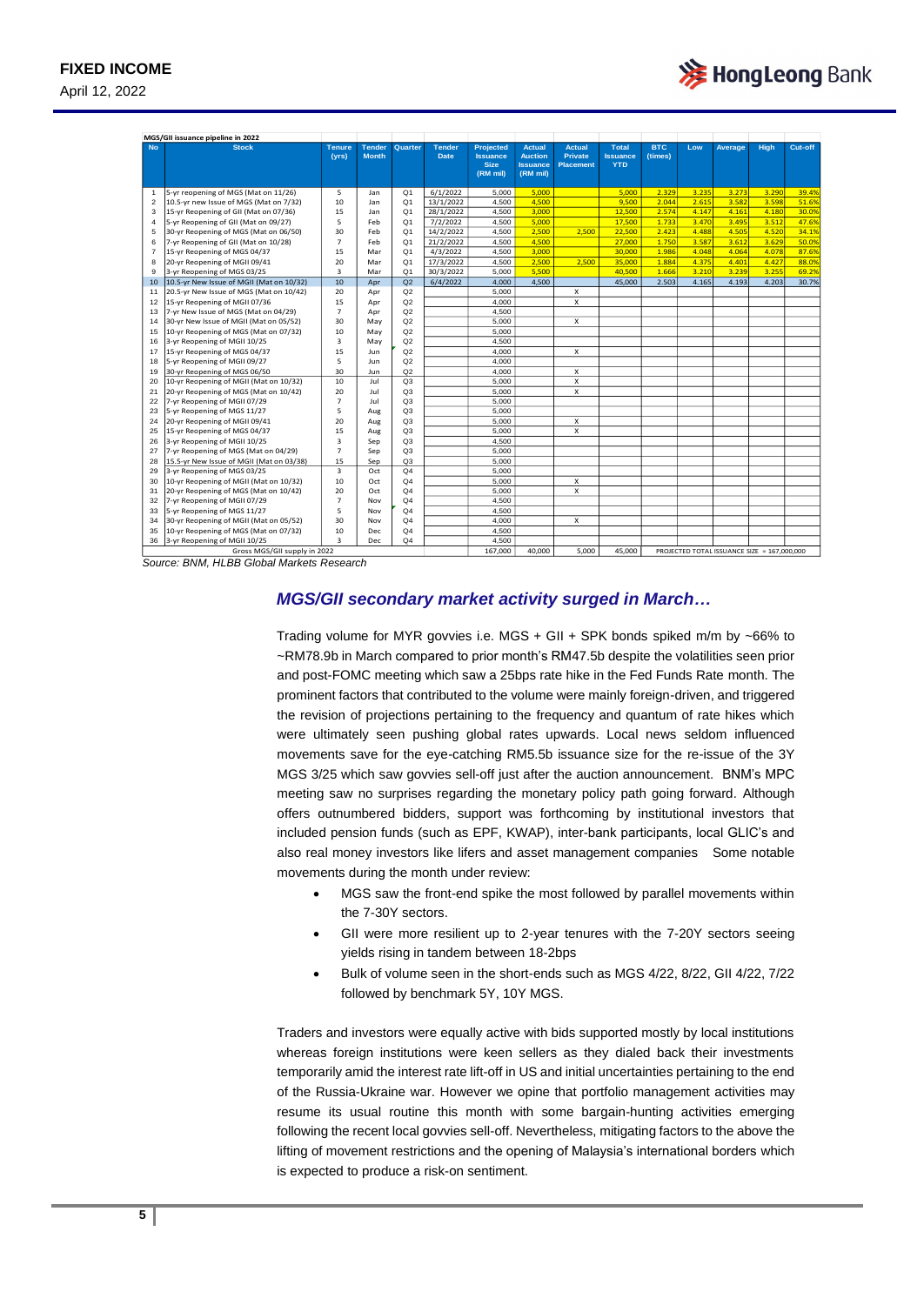



*Source: BPAM, Bloomberg, HLBB Global Markets Research*

#### *Corporate Bonds/Sukuk saw strong investor interest in March…*

Overall Corporate Bonds/Sukuk (including Govt-Guaranteed bonds) in the secondary market saw trading volume surprisingly spike by 44.2% to ~RM12.17b in March (Feb: RM8.44b). Strong appetite and momentum for yield carry returned for the month due to further easing of Omicron infections, high vaccinations completed and the positive impact to corporates as more economic sectors operated in full-mode. Despite the jump in primary issuances, there was positive interest overall in the secondary market as yields turned attractive. The GG-segment saw the 2-7Y tenures widening the most between 18- 25bps to between 2.97-4.03%. The AAA-rated space saw tenures between 5-20Y cheapen between 14-21bps; with levels around 3.93-5.03%. Similarly the AA2-segment too saw yields settle higher between 14-18bps for tenures within 5 to 20-year sectors; resulting in yields closing within the ranges of ~4.17% and 5.31% area. Bonds at both ends of the curve generally saw lesser deviations due to some risk-aversion for those duration. We note that foreign holdings for both GG and pure Credits eased by ~RM386m to RM13.8b.

Total transactions for GG bonds rose to form ~36.2% (Jan: 30.5%) of overall volume. However AAA-rated papers saw total trades ease slightly m/m volume-wise to form market share of  $\sim$  27.5% of overall trades. The AA-space saw secondary market trades sustain its 36.3% share of overall investor interest (Feb: 37.3%). The GG-space was well spread among names like DANAINFRA, LPPSA, PLUS, PTPTN and PRASARANA. **Bonds that garnered top volume for the month were PLUS 12/38 (GG) that spiked 34bps to 4.64% followed by HLFG Tier 2 Sub notes 29NC24 (AA2) which edged 2bps higher at 3.46% and subsequently TNB 11/36 (AAA) which jumped 20bps higher to 4.47%.** Frequency and volume of trades in the pure credit space were mainly seen in CAGAMAS 22-29's, AMAN 22-25's, MMC Corp 23-28's, KLK 22's, 37's, PKNS 23-24's, GENTING-related bonds 22-29's, Khazanah-related SPV's (i.e. DANGA 27-28's), construction/property entities (i.e. WCT 22-25's, LBS Bina 2120NC26, PROHAWK 30- 33's, LAFARGE 23's, GAMUDA 22-30's), toll-operator (i.e. DUKE 35-39's, PLUS 24- 35's), utilities i.e. telco/water/power (i.e. TENAGA 32-38's, PASB 22-32's, BGSM 22-26's, EDRA 23-38's, JEP 25-31's, SEB 25-33's and YTL Power 22-27's), Cellco 28-31's, PRESS Metal 24-28's, PTP 25-30's, TG Excellence and INFRACAP 28-36's. The banking/finance sector saw traded names in MAYBANK 29NC24, 31NC26, its perps, BPMB 25-32's, and PUBLIC/PUBLIC Islamic 29NC24 bonds. There were frequent oddlot denominated trades involving banking names like ALLIANCE 2030 callable bonds, AEON 2114NC23 perps, SABAH Development Bank 23-26's, CRE 2120NC27, UOB 30NC25, CIMB perps, unrated ECO Capital 24's, Eco World 23's, Eco world capital 26's, EXSIM 26's, IJM Land perps, YNH Property 25-27's, its perps, Tropicana 23-28's, its perps and also UMW Holdings 22-26's and its perps.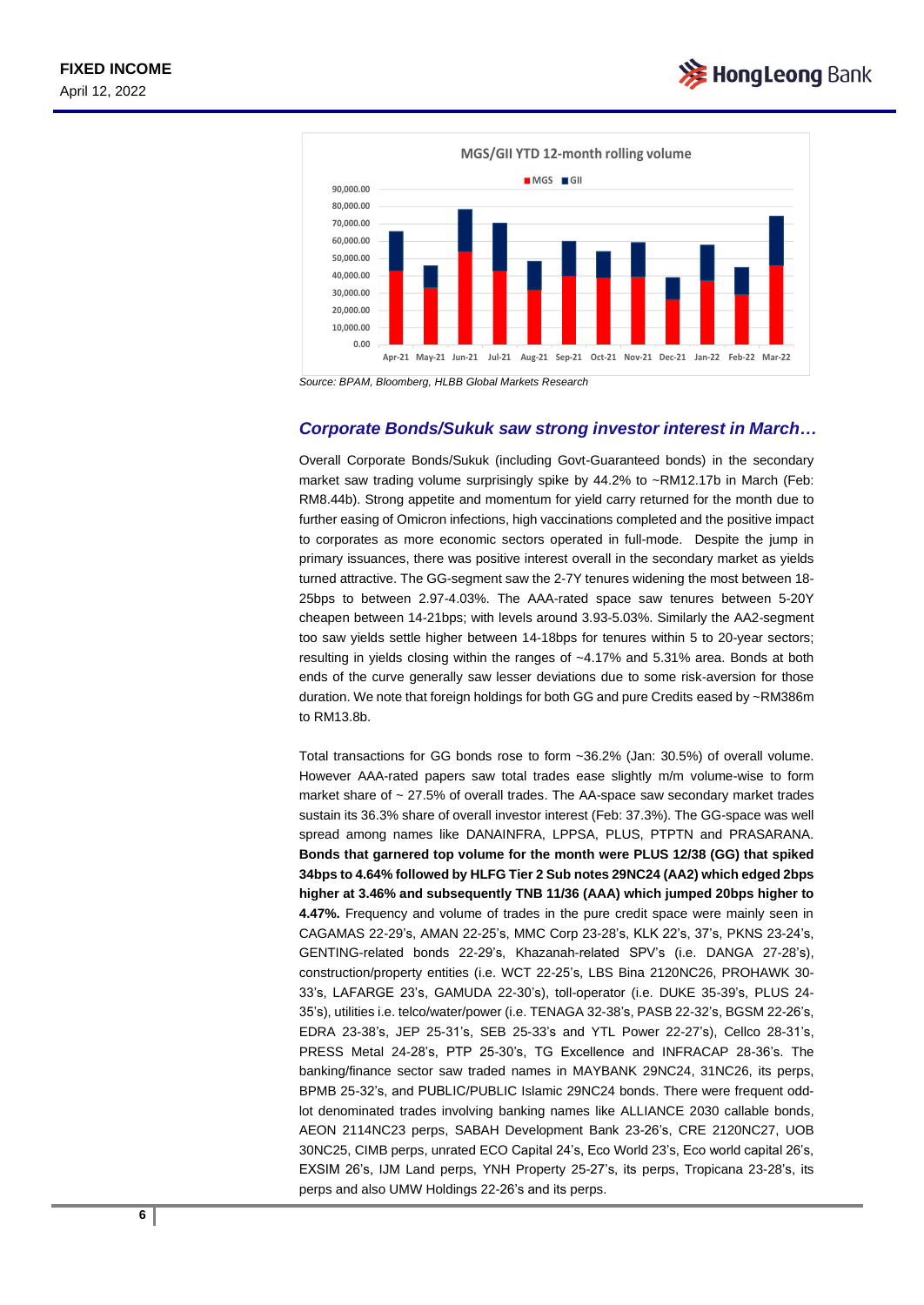



*Source: BPAM, Bloomberg, HLBB Global Markets Research*



*Source: BPAM, Bloomberg, HLBB Global Markets Research* 

## *Primary issuance prints in March driven by the following:*

| <b>Notable issuances in Mar-22</b>                           | Rating     | <b>Amount Issued (RM mil)</b> |
|--------------------------------------------------------------|------------|-------------------------------|
| DanaInfra Nasional Berhad                                    | GG         | 900                           |
| Malaysia Rail Link Sdn Berhad                                | GG         | 350                           |
| Prasarana Malaysia Berhad                                    | GG         | 1,450                         |
| Perbadanan Tabung Pendidikan Tinggi Nasional                 | GG         | 1.500                         |
| Cagamas Berhad                                               | <b>AAA</b> | 730                           |
| Mercedes-Benz Services Malaysia Sdn Berhad                   | <b>AAA</b> | 350                           |
| <b>Genting RMTN Berhad</b>                                   | AA1        | 500                           |
| Kuala Lumpur Kepong Berhad                                   | AA1        | 2,000                         |
| Salvare Assets Berhad                                        | AA1        | 39                            |
| Kinabalu Capital Sdn Berhad                                  | AA2        | 65                            |
| Country Garden Real Estate Sdn Berhad                        | AA3        | 100                           |
| <b>Exsim Capital Resources Berhad</b>                        | AA3        | 300                           |
| Konsortium KAJV Sdn Bhd                                      | AA3        | 135                           |
| Malaysian Reinsurance Berhad                                 | AA3        | 50                            |
| Perbadanan Kemajuan Negeri Selangor                          | AA3        | 120                           |
| Point Zone (M) Sdn Berhad                                    | AA3        | 650                           |
| <b>WCT Holdings Berhad</b>                                   | AA3        | 100                           |
| AmBank Islamic Berhad                                        | A1         | 250                           |
| AmBank (M) Berhad                                            | A1         | 600                           |
| Sabah Development Bank Berhad                                | A1         | 90                            |
| Tan Chong Motor Holdings Berhad                              | A1         | 300                           |
| <b>BGRB Venture Sdn Berhad</b>                               | <b>NR</b>  | 11                            |
| Cenviro Sdn Berhad                                           | <b>NR</b>  | 55                            |
| Hap Seng Management Sdn Berhad                               | <b>NR</b>  | 400                           |
| Pavilion REIT Bond Capital Berhad                            | <b>NR</b>  | 300                           |
| PESTECH International Berhad                                 | <b>NR</b>  | $\mathbf{Q}$                  |
| Setia Fontaines Sdn Berhad (fka Setia Recreation Sdn Berhad) | <b>NR</b>  | 10                            |
| Sunway Parkview Sdn Bhd                                      | <b>NR</b>  | 200                           |
| Sunway Treasury Sukuk Sdn Berhad                             | <b>NR</b>  | 200                           |
| Tumpuan Azam Sdn Berhad                                      | <b>NR</b>  | 13                            |
| Tanjung Pinang Development Sdn Berhad                        | <b>NR</b>  | 27                            |
| True Ascend Sdn Berhad                                       | <b>NR</b>  | 50                            |
| Trusmadi Capital Sdn Berhad                                  | <b>NR</b>  | 77                            |
| West Coast Expressway Sdn Berhad                             | <b>NR</b>  | $\overline{z}$                |
| Zamarad Assets Berhad                                        | AAA-AA2    | 255                           |
|                                                              |            | 12,192                        |

*Source: BPAM, Bloomberg, HLBB Global Markets Research*

Fresh Corp Bonds/Sukuk issuances jumped almost four-fold from RM3.18b to RM12.19b in March. One of the prominent issuances consisted of KLK Bhd's AA1-rated 10Y and 15Y bonds totaling RM2.0b with coupons of 4.17% and 4.55% each.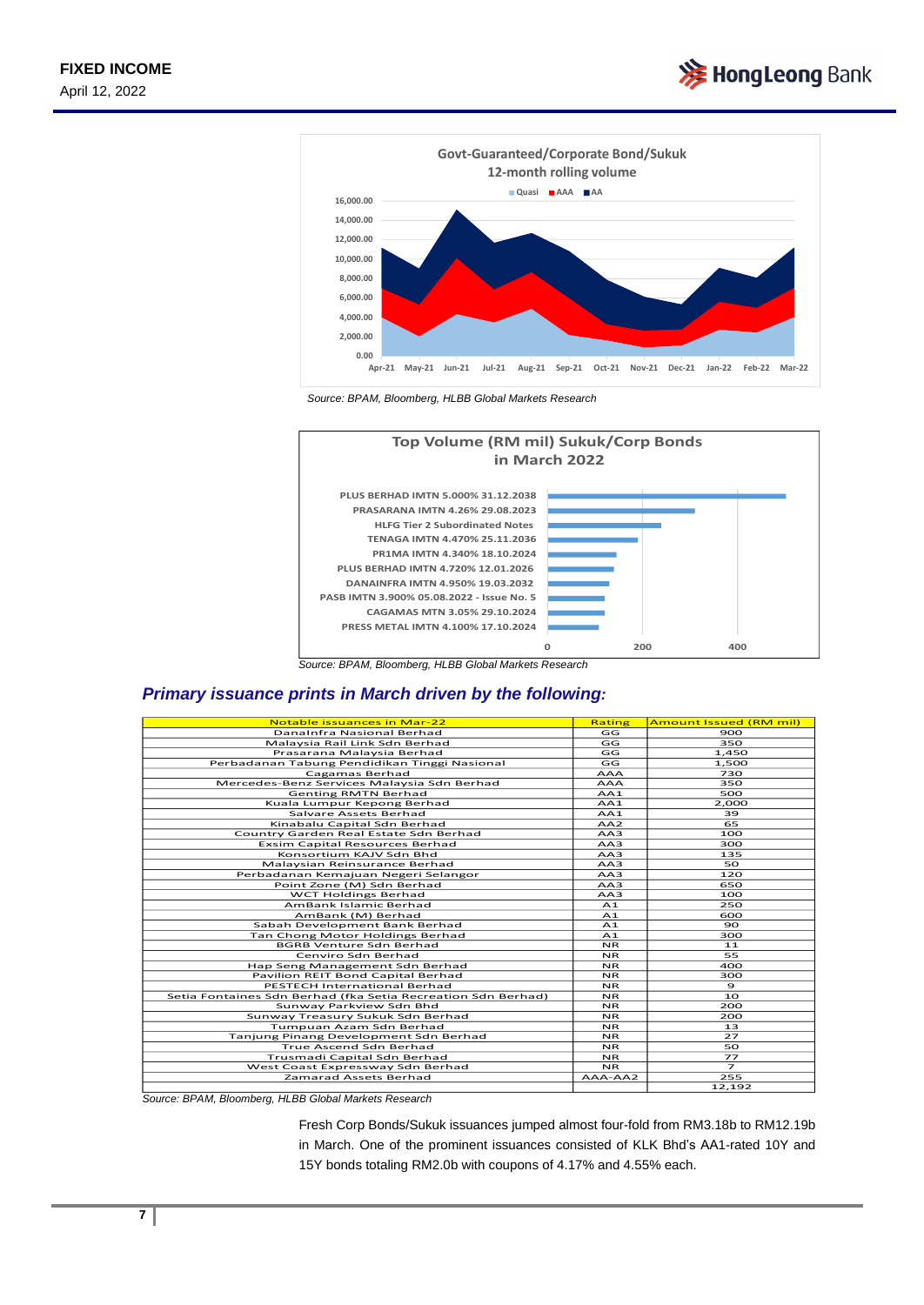#### *Outlook for April 2022*

#### *Expect USTs to see continued volatility in April on a flatter curve as inflationary concerns "out-maneuvers" the much talked-about stagflation…*

The Federal Reserve will have its next FOMC meeting only on 5<sup>th</sup> of **May for which we maintain our view of a minimum 25bps rate hike** due to high inflation, strong jobs market and decent parameters for ISM/PMI manufacturing data above 50. Elsewhere, investors will be eagerly watching the unfolding of the impact of Russia-Ukraine war on commodities and staples i.e. namely oil, metals, grains etc whilst heavy sanctions imposed by Europe and US on Russia impact the banking sector and payments mechanism. We are neutral-to slightly bearish over nominal UST's and foresee more pressure in the frontends, driven by expectations that the Fed will normalize policy faster than expected amid a resilient economy. Swaps traders continue to price-in an 80% chance of a 50bps ratehike in May FOMC meeting with a total of up to eight (8) rate hikes totaling ~200bps in 2022. The broad-based inversion in parts of the yield curve may signal heightened risks of a recession over the medium-term. **Expect flattening-bias to persist in yield curve going forward as investors expect rate hikes and expected to purchase the longerend due to "stagflationary" concerns over the longer-term.** The high probability of a rate hike anywhere between 25-50bps in the upcoming FOMC meeting in May is certain to impact USTs and corporate bond yields.

In the Credit/Corporate space, the Bloomberg Barclays US Corporate Total Return Value (for Investment Grade or IG) saw a loss widening to 2.5% in March (Feb: -2.0%; despite OAS spreads narrowing from 122bps to 115bps with the highest @ 144bps seen in mid-March. This was evident as elevated inflation and monetary policy tightening woes saw UST volatility resulting in faster jump in yields. Gross primary issuances of \$230b dwarfed earlier expectations of ~\$135b, and was the largest in at least 3 years. The Bloomberg Barclays US Corporate High Yield Total Return Index (for High Yield or HY) also recorded a similar loss of 1.1% for both March and February 2022 but spreads also notably narrowed by 37bps instead to 321bps. The easing of COVID infections is believed to have cemented the further opening up of more economic sectors, namely retail, leisure, travel and hospitality operations and we expect a credit boost for corporates. However, the Russia-Ukraine war which has compounded inflation may yet impact the IG and HY sector but we foresee improvement in geopolitical risks going forward. Nevertheless, April may however still deliver \$90-100b in new IG issuances including a jumbo deal from Oracle as current geopolitical and inflationary cross-currents provide opportunity to price at prepandemic levels.

Our monthly fundamental view suggests the 10-year yield should maintain levels i.e. with corporate entities getting back on track as the economy continues to re-set despite hiccups due to the Russia-Ukraine war. **The 10-year UST is expected to range between 2.70-2.90%; finding support at key 2.90% levels for this month.** We have a slightly negative bias for nominal USTs amid stubborn inflation resulting in the Fed embarking on faster and higher quantum of rate increases coupled with its upcoming balance sheet runoff. Also the anticipated decline in Russia-Ukraine geopolitical worries going forward may boost risk sentiment as well. The IG issuances within the 3-7Y duration are still our preferred spread pick-up choice along the curve, namely in sectors covering communications, staples, technology and staples.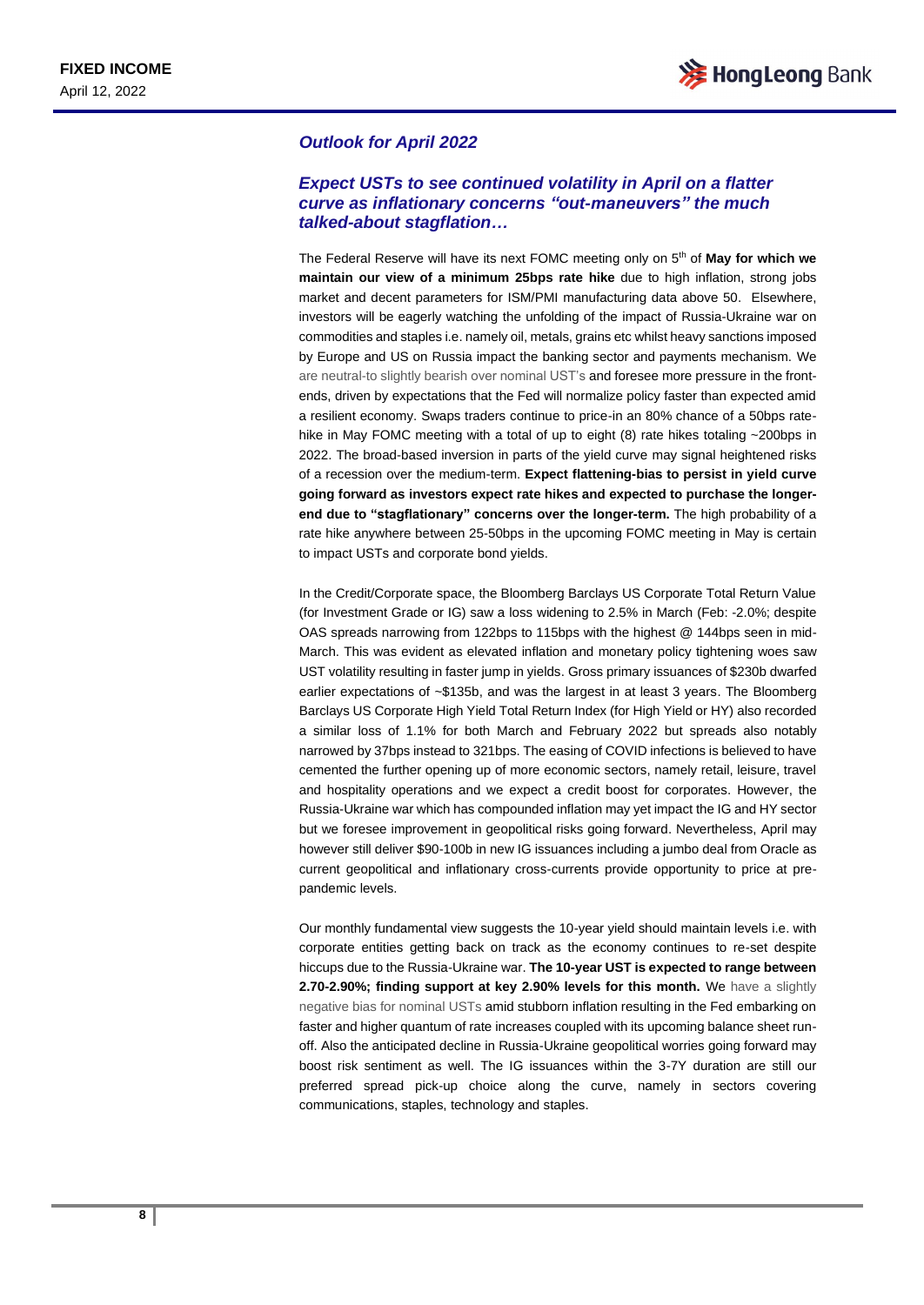### *Local govvies to see yields range sideways with slight upward bias driven mainly by local participation…*

The MYR bond market saw **average bidding metrics** for all three (3) auctions conducted in March with levels below our much-watched 2.0x handle. However, the new issuance of RM4.5b 10Y GII 10/32 on 6th of April was better with a BTC ratio of 2.503x, with bids submitted amounting to 2<sup>nd</sup> highest YTD @ RM11.26b; with support seen by a wide profile of participants that included inter-banks, foreign institutions, GLIC's, asset management companies and insurance companies. We opine that the present Russia-Ukraine war will eventually see funds to make its way to South-East Asian bond markets, potentially benefitting MYR bonds.

**The pace of US balance sheet runoff coupled with the quantum and number of rate hike exercises in US** is expected to be the primary factors impacting the performance of the Malaysian fixed income asset class. Malaysia is projected to maintain an expansionary fiscal stance this year to support the economic recovery, given the upside potential from both higher commodity prices and recent improvement in tax collection which would help it meet the fiscal target of 6.0% (deficit). To recap, our projected auction size for 2022 totals ~RM167b with the run-rate of our estimated cumulative issuances YTD of RM45.5b being almost on track with actual issuances of RM45.0b as at the time of writing.

BNM's economic and monetary review that showed bias towards slightly lower growth for 2022 may provide a shot in the arm for bonds We expect local govvies i.e. MGS/GII's to still trade within ranges but with more volatility. The active roles played by the depth and breadth of the investing institutions including both the pension funds, life insurance companies, GLIC's and asset management companies will provide a high degree of support and stability for yields in the secondary market. However, net govvies issuances for the month is expected to drop substantially from **-RM4.2b in March to -RM6.5b** in April and may put some pressure on yields. We take cognizance of the government's intention to allow for liberalization in economic activities including tourism, leisure, hospitality, travel and retail sectors come April as the Omicron infections are believed to be under control. This may assist in corporate activity and boost profitability.

We expect the 10Y MGS yield to maintain its trading range between 3.85-4.05%, with support pegged at 4.05% levels. The 5-7Y MGS and 20YGII space currently reflect decent relative values along the curve. In the corporate bonds/Sukuk space, we still favor logistics/tolling/commodity sectors and are positive on entities within the plantation sphere given their sensitivity to commodity prices with no changes in our preferred tenures i.e. 2Y, 5Y for AAA/AA (spreads ~ 32-43bps), and also the 7-10Y GG-sector (spreads of 15- 23bps).